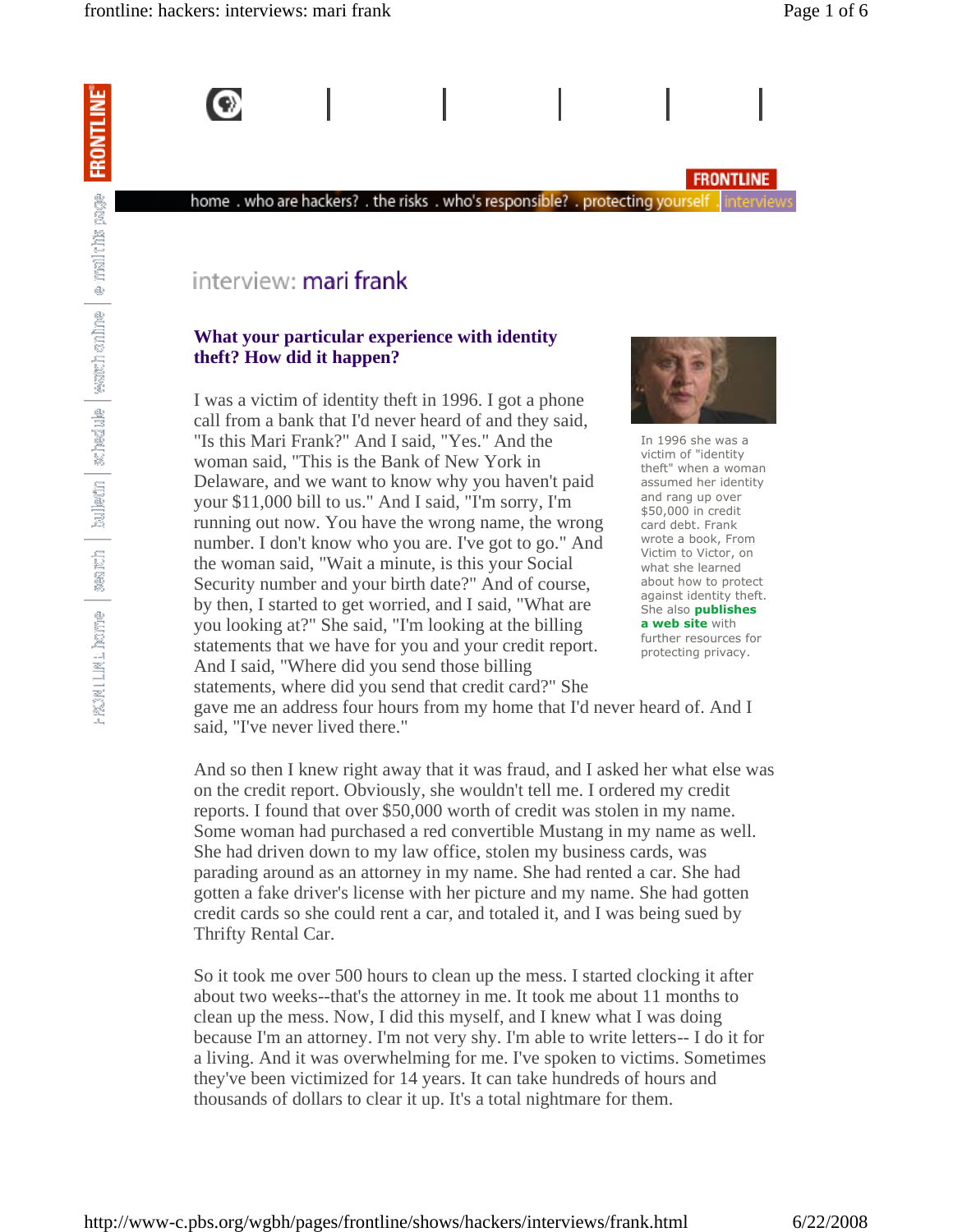### **Was the person who "stole" you an educated person? Was she computer literate?**

No. . . . I was very fortunate, by the way. In only about 10% of the cases does the victim ever even find the imposter. I was very lucky, and that's because I worked very hard to find it. The law enforcement agency that helped me only helped me because the watch commander himself was a victim. So that's why I was very lucky, and people shouldn't think that they're going to get the kind of help that I got. I was fortunate.

The person who stole my identity ... was really a secretary and she was working in a law office. And she had access to the computers and the internet. And because the law firm had a subscription with a re-seller of credit reports, she could go online and order several different credit reports. She could just pull up names, and that's what she was doing. So she was actually assuming quite a few identities besides mine. I never saw her until I saw her on television. I saw her mug

"you can minimize risk by keeping your confidential information as confidential as possible. But the reality is, if someone wants to get your information, all they have to do is go online."

shot. I never knew her. She did plead guilty to six counts of a felony credit card fraud, because we didn't have an identity theft statute at the time. She did a two-month work furlough program for her punishment, still driving the red convertible Mustang.

# **And nobody paid for that car.**

Right. And interestingly enough, after that I was incensed by how the system didn't work. I was actually more incensed with the credit card companies and the credit reporting agencies for their negligence than for this woman. She was 36 years old, she was a single mom, she was a methamphetamine addict. I got to the point where I almost felt sorry for her because she had to do this. I never knew her and I wasn't real happy with her, but basically I felt that the companies did nothing to protect me. Nothing. They didn't verify identity. They didn't authenticate. They just issued credit like it was candy, and then after the new address was reported to the credit reporting agencies, she got pre-approved offers sent to her like candy to her door. So I really felt like the whole financial industry was facilitating the crime.

And law enforcement at the time had no teeth to help me, because there was no identity theft statute. So I worked in California to help get two laws passed to make identity theft a crime. I went to Washington. We now have a federal crime law that makes identity theft a federal felony, with up to 15 years in prison. Now there are about 40 states with identity theft statutes, and there was only one when I was a victim. So from 1996 to the year 2000, quite a bit has happened. . . .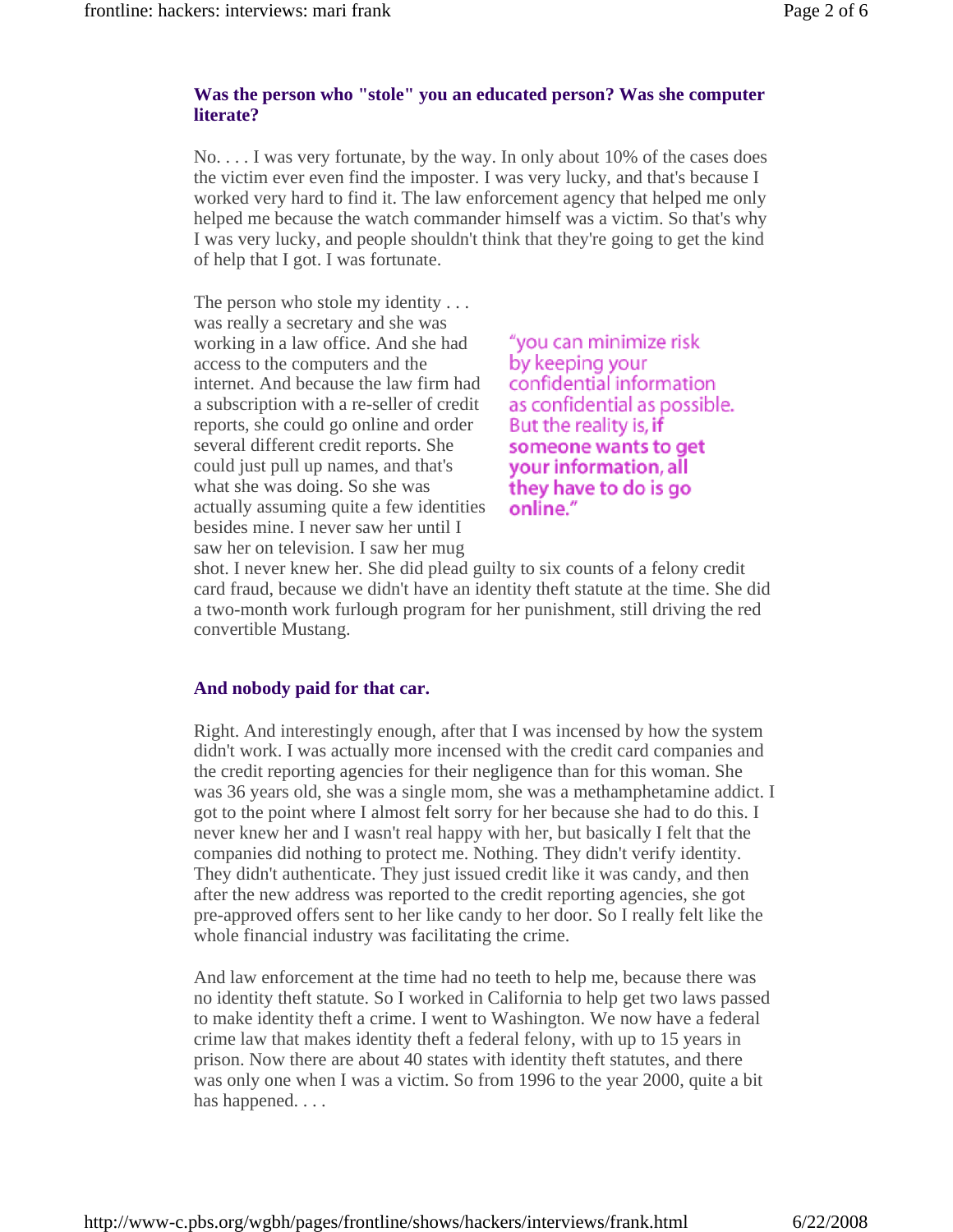# **How widespread is identity theft?**

Identity theft has become an epidemic. In the United States, we know that there were over 700,000 victims last year. And that's just a very modest calculation, based on the fact that one of the three credit reporting agencies received 62,000 calls a month. Now it's starting to happen in other countries as well, because we get calls from Japan, from England, from France and from Canada. . . .

# **I get the impression that most of this is one-shot theft and abuse of somebody else's credit card**.

No, this is not just one-shot abuse. That is one form of identity theft. . . . . . [But] you can pay to get someone's Social Security number on dozens of information broker sites. Then you're talking about complete identity takeover. When somebody gets your Social Security number-- at least in the United States--that's what they're going to use, because that's the key identifier in identity theft. They get that Social Security number, and from that, they can apply for credit cards and credit lines. They establish a whole new profile, and it goes to an address that's other than yours.

So you have no idea that this is happening, maybe for years, because all of this credit is going to another address. Meanwhile, your credit profile, maybe your American Express or your Visa, is coming to your home. There's no fraud on it--nothing. Everything looks perfect, so you have no idea until something happens, like you get a fateful call from a company that says, "Why haven't you paid your bill to us?" Or you apply for credit to buy a new car or a new house, and they say that your credit is ruined. And you look at your credit report and you see fraud on there that you never knew existed. . . .

Now in the olden days, you really have to actually go to maybe get court records or do some other things to commit identity theft. That would take much longer. So, yes, there was identity theft. And there were people who were able to do that as a profession, people who were very smart about getting your information--people like private investigators, information brokers. Now they put that online. There are hundreds and hundreds of sites that you can go to. You don't have to spend a great deal of money or a great deal of time. It's transferred to you in just a second.

# **Surely somebody is doing something about this. Surely people in authority recognize the perils here.**

Well, people are starting to recognize this, because we're bringing this to the forefront. There are two bills pending in the United States Congress right now. One is called the Identity Theft Protection Act of 2000, and the other one is the Social Security Protection Act of 2000. The Social Security Act of 2000 says that you cannot sell a Social Security number anywhere for money-- that it would be illegal to do so.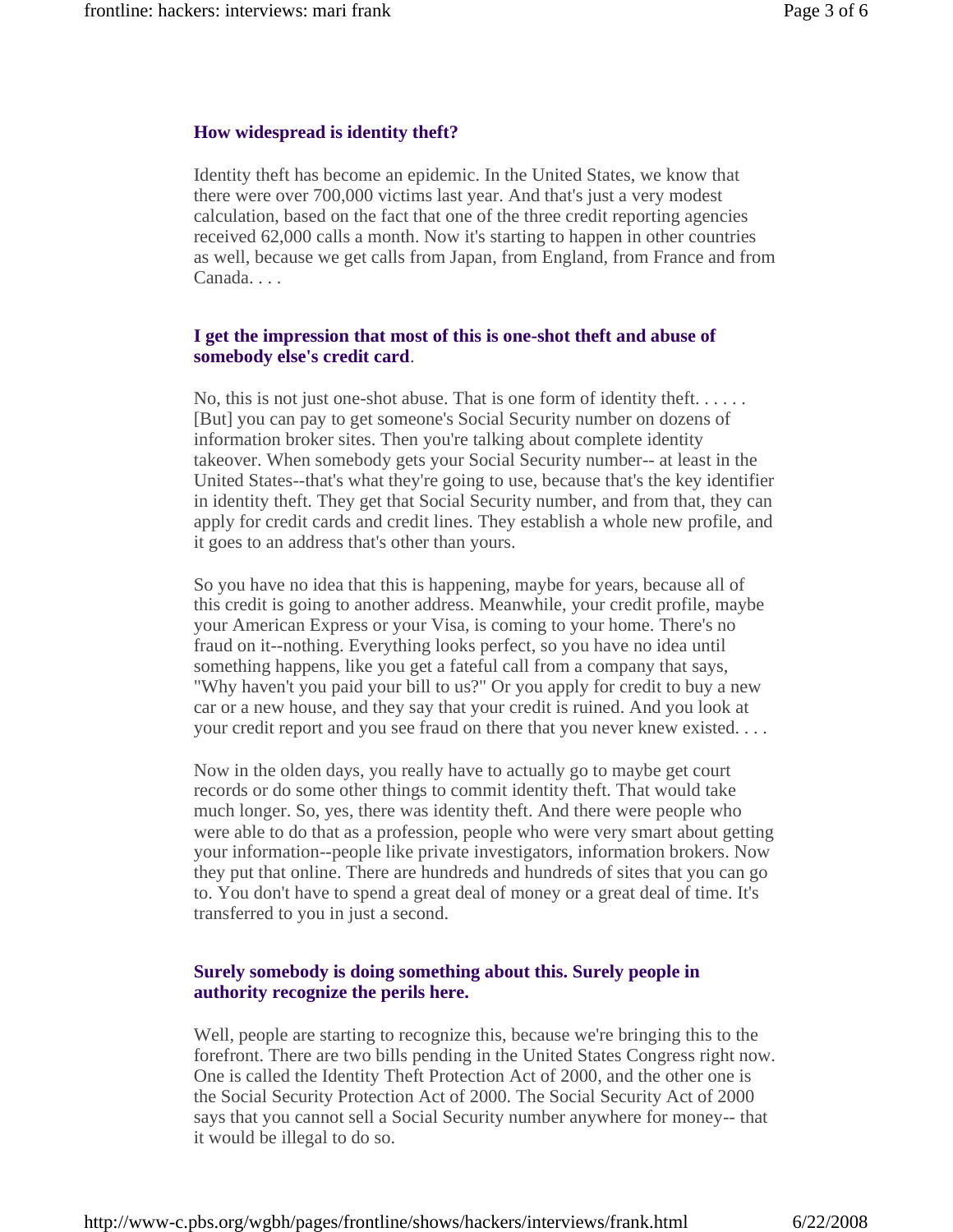The Identity Theft Protection Act also addresses some of the issues about the credit reporting agencies and the credit card companies, who have been so lax in verifying and authenticating identity. For example, when a creditor gets an application with my name and it's an address that's not on my profile, if this bill passes, they would have to verify it before they could issue credit. So there would actually be sanctions for a company who issued a credit card to a fraudulent address without checking.

So, yes, we are starting. . . . The problem is, if you have laws in the United Sates and you don't have the same laws in other countries, we've got all this conflict of laws, because the internet is global.

#### **What's the worst case that you've heard of?**

Online, the worst case was actually a call I got just last week from a woman. She was desperately crying that her ex-husband's girlfriend had opened up an email account in her name and had gone online to send emails to the husband pretending to be the wife, threatening to kill their child, threatening to kill herself, making all sorts of allegations about things that were going on. So when he goes to court next week, he can say that she was an unfit mother and . . .

#### **. . . And psychotic.**

. . . and psychotic. Then she cannot get custody. And so this woman found out that the email account actually had been opened from a university where this man's girlfriend is going to school. She had to pull in a computer expert to try and help her in her family law case. And I don't know what's going to happen yet. She called me, and I told her things to do. But this is such a new field, and people are looking at her like she's crazy. She lives in a little town in the Midwest where people have no idea about this stuff. And the problem is that the technology is there, but the safeguards are not. . . .

#### **Assuming that there will never be sufficient public controls or communal control to prevent the abuse, what does the individual do?**

The individual can do certain things to **minimize their risk**, but I have to tell you, there's nothing that you can do to guarantee it. There are certain things you can do that involve just being more aware. For example, getting your credit report and looking at it at least twice a year, and seeing if there's any fraud on it. That is the first thing to do--make sure that you get it quarterly and see what's on there.

Because we're finding out that there's so much criminal identity theft, now I'm telling people go and do a criminal background search on themselves at least once a year. Find out if someone has a murder arrest in your name. That happened to one of my clients last year. He had no idea for two years that there was a murder arrest, and he couldn't get a job.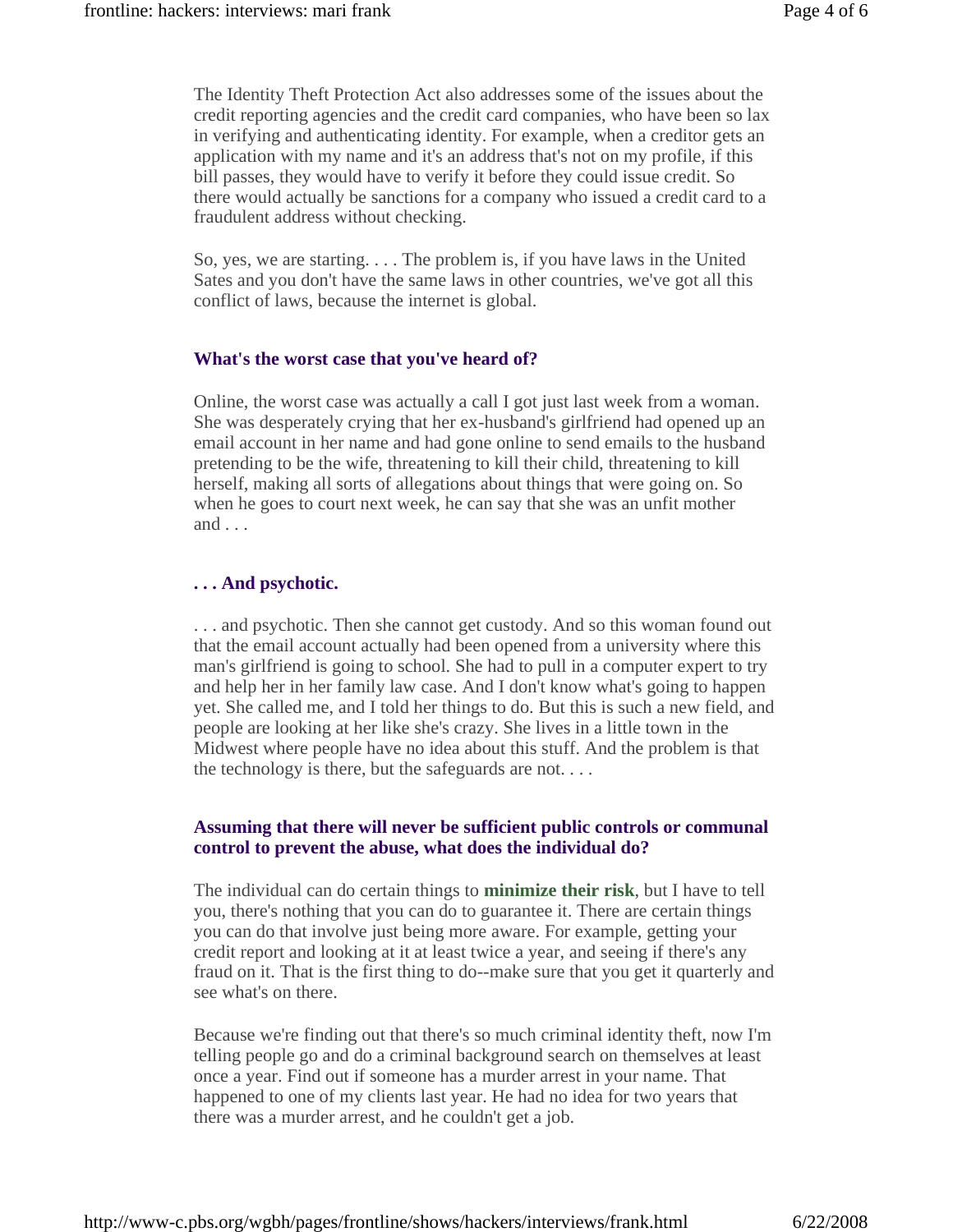#### **He was officially a convicted murderer?**

He wasn't a convicted murderer. He was supposedly arrested for murder. When his Social Security number was mixed with another Social Security number, the name was wrong. But when he applied for jobs, he kept getting denied employment, because it was coming up that he had been arrested for murder. I'm still dealing with that case right now.

But I'm telling people to get your background searched and see if someone is committing a crime in your name. I get probably a dozen calls a month just from criminal identity theft and maybe a hundred calls a month on financial identity theft.

So the first thing you can do is to get your credit report. The second thing is to shred all your information that you have offline. For example, if you get a bank statement and it's got your Social Security number, shred it. Don't keep any information around, because people can go and do what we call "dumpster diving." They go through your trash and they fish out what they want.

They can do it at work. Be careful at work. Does your badge have your Social Security number on it? In other words, make sure that you limit the use of your Social Security number. Don't carry it around with you. Don't give out personal information online. . . .

And another thing we tell people to do is to even shred information that's on your computer. Confidential information should be encrypted, and any information that you want to get off your computer, you have to shred, because if you delete it, it does not just delete.

Another thing you should do is make sure that you don't give confidential information by cell phone, or by a remote phone, or on the internet unless it's encrypted. Put up firewalls so someone can't come in and steal your information from your computer.

But why should the burden be on us, as citizens, just to protect our own identity? . . . We have to opt out of all of these companies that are selling our information. We have to spend a fortune to find out who's stealing our information. It really just seems that it is a tremendous burden on the citizens of our country. . . .

#### **What was the result of your miserable experience?**

I created the Identity Theft Survival Kit, because it's the kit I wish I'd had when it happened to me. In it, I've got tapes with experts from across the country, including the Secret Service. I've got a book that's got step-by-step instructions on how to stop being a victim. And I've got all the legal letters that you need to write so you don't have to hire an attorney. And the good